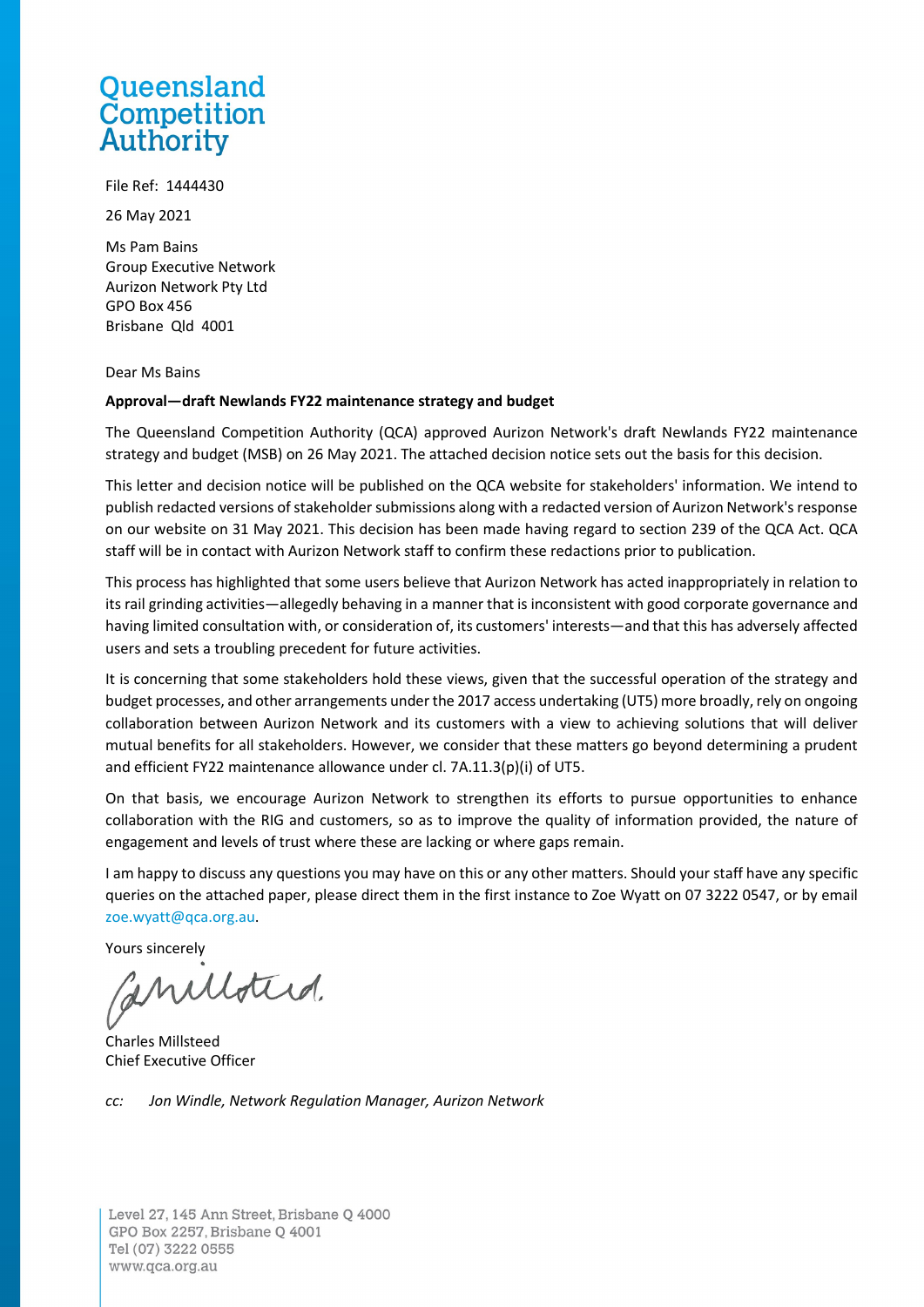# Queensland<br>Competition **Authority**

## DECISION NOTICE

#### AURIZON NETWORK'S DRAFT NEWLANDS FY22 MAINTENANCE STRATEGY AND BUDGET— **DECISION**

#### 26 MAY 2021

The Queensland Competition Authority (QCA) has approved Aurizon Network's draft Newlands FY22 maintenance strategy and budget (MSB). The reasons for this decision are set out in this notice, in accordance with Aurizon Network's 2017 access undertaking (UT5).

#### **Background**

Aurizon Network's 2017 access undertaking (UT5) requires Aurizon Network to engage with stakeholders to develop its maintenance and renewals strategies and budgets through the Rail Industry Group (RIG), with the view to developing approved strategies and budgets for each system for the following year (cl. 7A.11.3).

In January 2021, Aurizon Network provided the chair of the RIG with its final draft maintenance strategy and budget<sup>[1](#page-1-0)</sup> to be put to a vote of the relevant end users for each coal system—where end users either approve the draft as proposed by Aurizon Network, approve an alternative, or elect to not approve any strategies or budgets (cl. 7A.11.3 (j)).

In February [2](#page-1-1)021, the chair of the RIG advised that the required majority of end users<sup>2</sup> did not approve the maintenance strategy and budget (MSB) for the Newlands system.

In March 2021, Aurizon Network sought our approval of the final draft MSB for the Newlands system and GAPE (as required by cl. 7A.11.[3](#page-1-2)(k)(iii)).<sup>3</sup> The proposed MSB reflects the final draft proposal (that had been voted on, and not accepted by Newlands users) which provides for a direct maintenance cost allowance (excluding ballast undercutting plant depreciation) of \$12.3 million for the Newlands system and GAPE. Aurizon Network has estimated that \$3.8 million of the proposed budget would be recovered from the Newlands system.<sup>[4](#page-1-3)</sup>

<span id="page-1-0"></span><sup>1</sup> Aurizon Network, *FY22 Final Draft Maintenance and Renewals Strategy and Budget Central Queensland Coal Network*, January 2021, pp. 191–192 (Aurizon Network MRSB). An extract was provided as Appendix E to Aurizon Network's submission.

<span id="page-1-1"></span> $2$  The voting threshold requires a special majority of end users in each system—defined as the number of voting end users that in aggregate hold at least 75 per cent of the end user voting rights held for the year (based on access rights), and at least 60 per cent of voting end users by number at the relevant time.

<span id="page-1-2"></span><sup>3</sup> Aurizon Network, *Maintenance Strategy and Budget 2021–22*, letter and submission, March 2021 (Aurizon Network submission).

<span id="page-1-3"></span><sup>4</sup> Aurizon Network MRSB pp. 160, 192.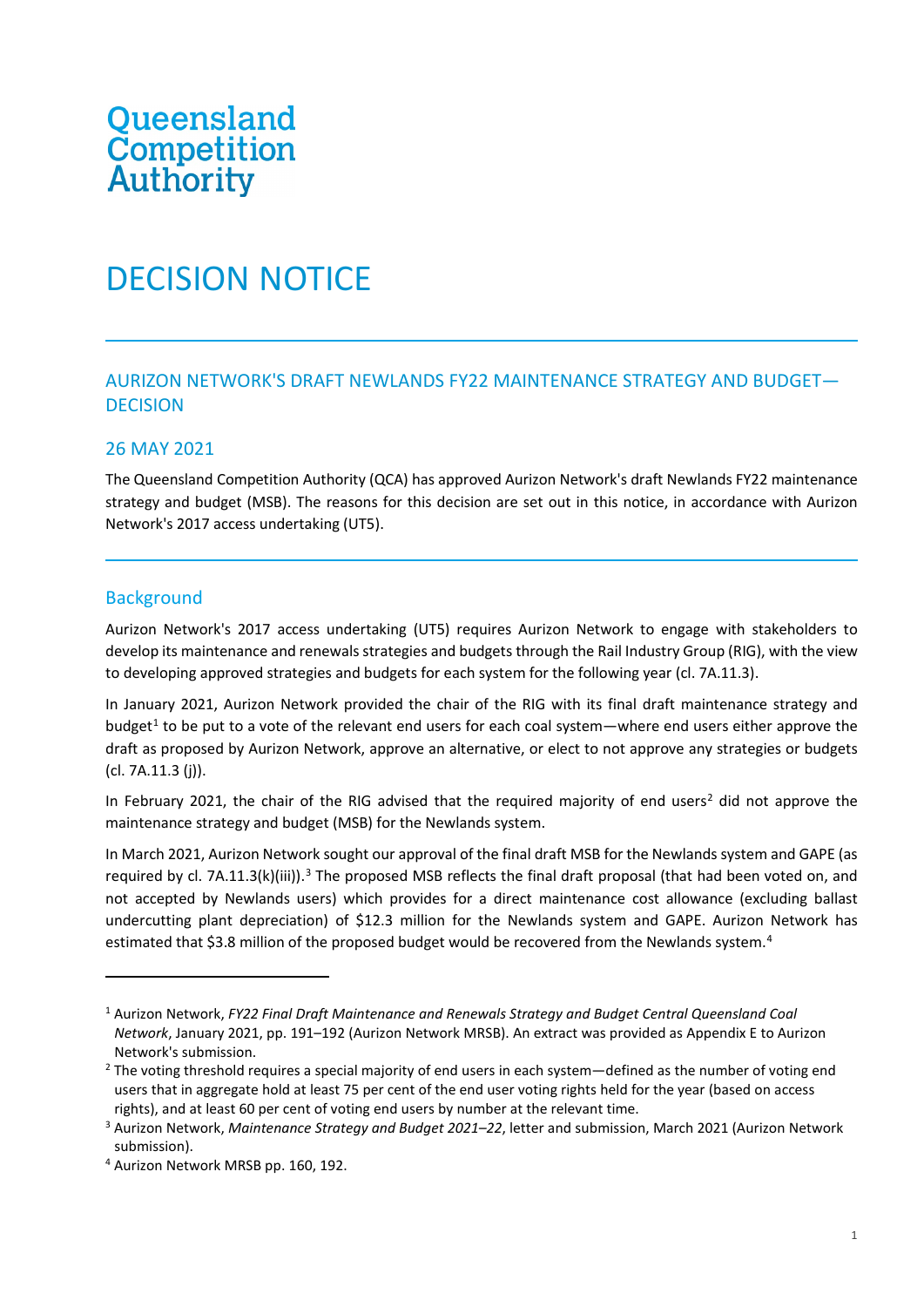Where Aurizon Network submits a draft MSB for approval, we are required to determine whether the activities and costs specified are prudent and efficient—and must approve the draft MSB as submitted or an alternative (cl. 7A.11.3(p)). UT5 does not specify particular requirements or provide guidance on the nature of our assessment or the approach we undertake.

#### Aurizon Network's proposal

Aurizon Network's draft Newlands FY22 MSB applies across the Newlands system and GAPE. Aurizon Network said it seeks to promote the safety, reliability and performance of Newlands system and GAPE rail infrastructure and ensure that committed capacity is delivered<sup>[5](#page-2-0)</sup>

The proposed maintenance allowance (Table 1) of \$12.3 million (excluding ballast undercutting plant depreciation) is \$0.4 million more than the current FY21 full year maintenance forecast. Aurizon Network said this reflected the net impact of cost escalation and scope changes (\$0.7 million), partially offset by estimated target efficiencies (\$0.4 million).<sup>[6](#page-2-1)</sup>

| <b>Proposed budget</b>       |                             | <b>Description of activities</b>                                                                                                                                                                                                                                                                                                        |
|------------------------------|-----------------------------|-----------------------------------------------------------------------------------------------------------------------------------------------------------------------------------------------------------------------------------------------------------------------------------------------------------------------------------------|
| Category                     | <b>FY22</b><br>budget (\$m) |                                                                                                                                                                                                                                                                                                                                         |
| Resurfacing                  | 1.7                         | Restores geometry of the track and turnouts by lifting and lining to the appropriate<br>level and alignment and compacting the ballast underneath the sleeper.                                                                                                                                                                          |
| Rail grinding                | 1.6                         | Grinding rail in track and turnouts to remove micro-cracks and small surface faults<br>from the rail, restoring a profile that spreads the contact band, and positions it for<br>better wheel set tracking around the curves.                                                                                                           |
| General track<br>maintenance | 3.9                         | Encompasses the planned corrective maintenance effort, responding to faults<br>identified by drivers, track inspection, specific asset inspection, and track recording<br>and rail flaw detection inspections. Activity can be planned according to the severity<br>and the time period for fault/fault remedy of the identified fault. |
| Signalling and<br>telecoms   | 2.7                         | Inspection and maintenance that is regularly performed on the signalling asset to<br>lessen the likelihood of it failing. Performed whilst the asset is in place and working,<br>so that it does not break down unexpectedly.                                                                                                           |
| Structures and<br>facilities | 1.0                         | Periodic inspection of bridge and culvert structures to monitor asset condition and<br>performance.                                                                                                                                                                                                                                     |
| Trackside systems            | 0.2                         | Inspection and maintenance that is regularly performed on the wayside equipment<br>assets to lessen the likelihood of it failing. Performed whilst the asset is in place and<br>working, so that it does not break down unexpectedly.                                                                                                   |
| Other civil<br>maintenance   | 0.2                         | Minor activities on track and turnouts. Includes minor ballast undercutting, a<br>corrective maintenance activity to replace the fouled ballast and mud holes from<br>beneath the sleepers for a length of track up to approximately equal or less than 40<br>sleeper bays.                                                             |
| Other general<br>maintenance | 1.0                         | Asset management and inventory management.                                                                                                                                                                                                                                                                                              |

#### **Table 1 Proposed maintenance allowance and activities—Newlands and GAPE**

<span id="page-2-0"></span><sup>5</sup> Aurizon Network MRSB, p. 159.

<span id="page-2-1"></span><sup>6</sup> Aurizon Network MRSB, pp. 160–161.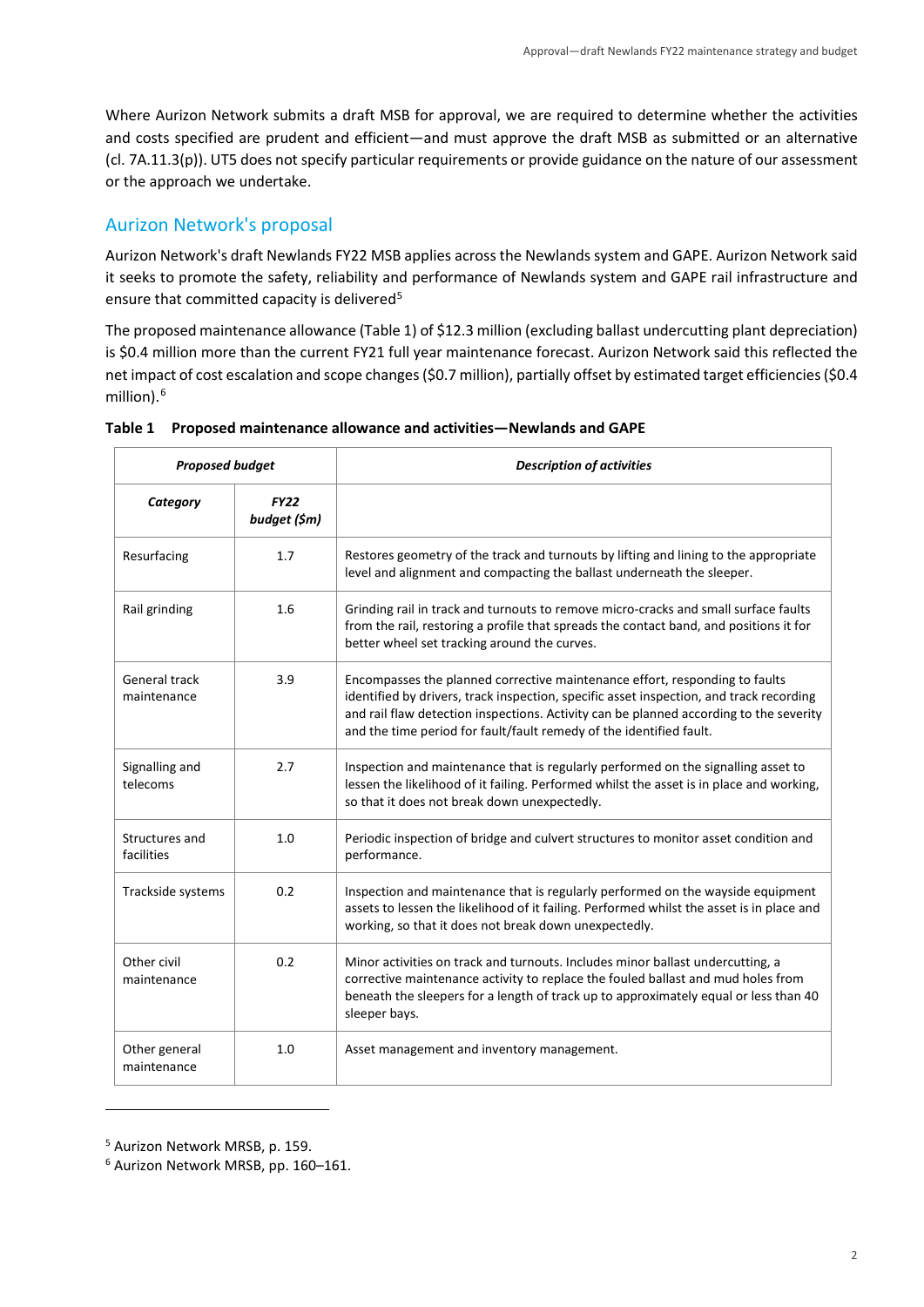| <b>Proposed budget</b>                           |      | <b>Description of activities</b>                                                                                                                                    |
|--------------------------------------------------|------|---------------------------------------------------------------------------------------------------------------------------------------------------------------------|
| Ballast<br>undercutting<br>plant<br>depreciation | 0.3  | Ballast undercutting plant depreciation has been allocated to systems on the basis<br>of the number of days that the RM902 is planned for operation in each system. |
| Total                                            | 12.6 |                                                                                                                                                                     |

*Source: Aurizon Network, Maintenance Strategy and Budget 2021–22, Appendix E Newlands Redacted, March 2021, pp. 160, 163– 164, 228, 236–237.*

Aurizon Network noted that the key issue that resulted in the Newlands MSB not being approved by end users was the increase in rail grinding costs.<sup>[7](#page-3-0)</sup>

Aurizon Network said the increase in rail grinding costs (\$0.4m from the current FY21 forecast) primarily reflected an increase in mainline scope, given increased volumes as well as an uplift in the mainline grinding rate per kilometre.<sup>[8](#page-3-1)</sup> Nevertheless, it considered that the proposed rail grinding costs, in total, are in line with the FY21 allowance approved in the UT5 final decision (\$1.6m) and remain consistent with the FY19 actual grinding costs as anticipated in the customer-approved FY21 MSB. $^{9}$  $^{9}$  $^{9}$ 

#### Stakeholder consultation

The draft Newlands FY22 MSB was prepared following engagement with the RIG and customers. This included the chair of the RIG providing detailed feedback on, and proposing amendments to, an earlier draft, and Aurizon Network addressing the individual comments and queries raised. [10](#page-3-3)

We provided stakeholders with an opportunity to comment on the draft Newlands FY22 MSB and received two submissions, from the chair of the RIG and Glencore.

Both submissions raised concerns regarding increased rail grinding costs—including Aurizon Network's decision to enter into a contract for rail grinding services with an external service provider that featured material rate increases. [11](#page-3-4) The chair of the RIG suggested that these concerns are shared by users in other systems.

We provided Aurizon Network with an opportunity to respond to the submissions. In itsresponse, Aurizon Network strongly disagreed with the claims and assertions made in stakeholder submissions. Aurizon Network said that the proposed rail grinding costs are prudent and efficient. It said the rail grinding agreement was executed in line with its procurement commitments and delegations of authority. In doing so it assessed comparable competitively tendered market benchmark prices and considered insourcing.[12](#page-3-5)

#### UT5 criteria and QCA assessment approach

UT5 requires the QCA to determine whether the proposed Newlands maintenance activities and costs are prudent and efficient (cl. 7A.11.3 (p)(i)). Therefore, our assessment did not seek to address matters raised by stakeholders that go beyond the question of the prudency and efficiency of maintenance activities and costs.

<span id="page-3-0"></span><sup>&</sup>lt;sup>7</sup> Aurizon Network submission, p. 2.<br><sup>8</sup> Aurizon Network MRSB, p. 161.

<span id="page-3-1"></span>

<span id="page-3-2"></span><sup>&</sup>lt;sup>9</sup> Aurizon Network submission, p. 2.

<span id="page-3-3"></span><sup>&</sup>lt;sup>10</sup> Aurizon Network MRSB, p. 16.

<span id="page-3-4"></span><sup>11</sup> Chair of the Rail Industry Group, submission to the QCA, *Newlands FY22 maintenance strategy and budget*, 26 March 2021; Glencore, submission to the QCA, *Newlands FY22 maintenance strategy and budget,* 26 March 2021.

<span id="page-3-5"></span><sup>12</sup> Aurizon Network, response to stakeholder submissions, *Newlands FY22 maintenance strategy and budget ,* 23 April 2021 (Aurizon Network response).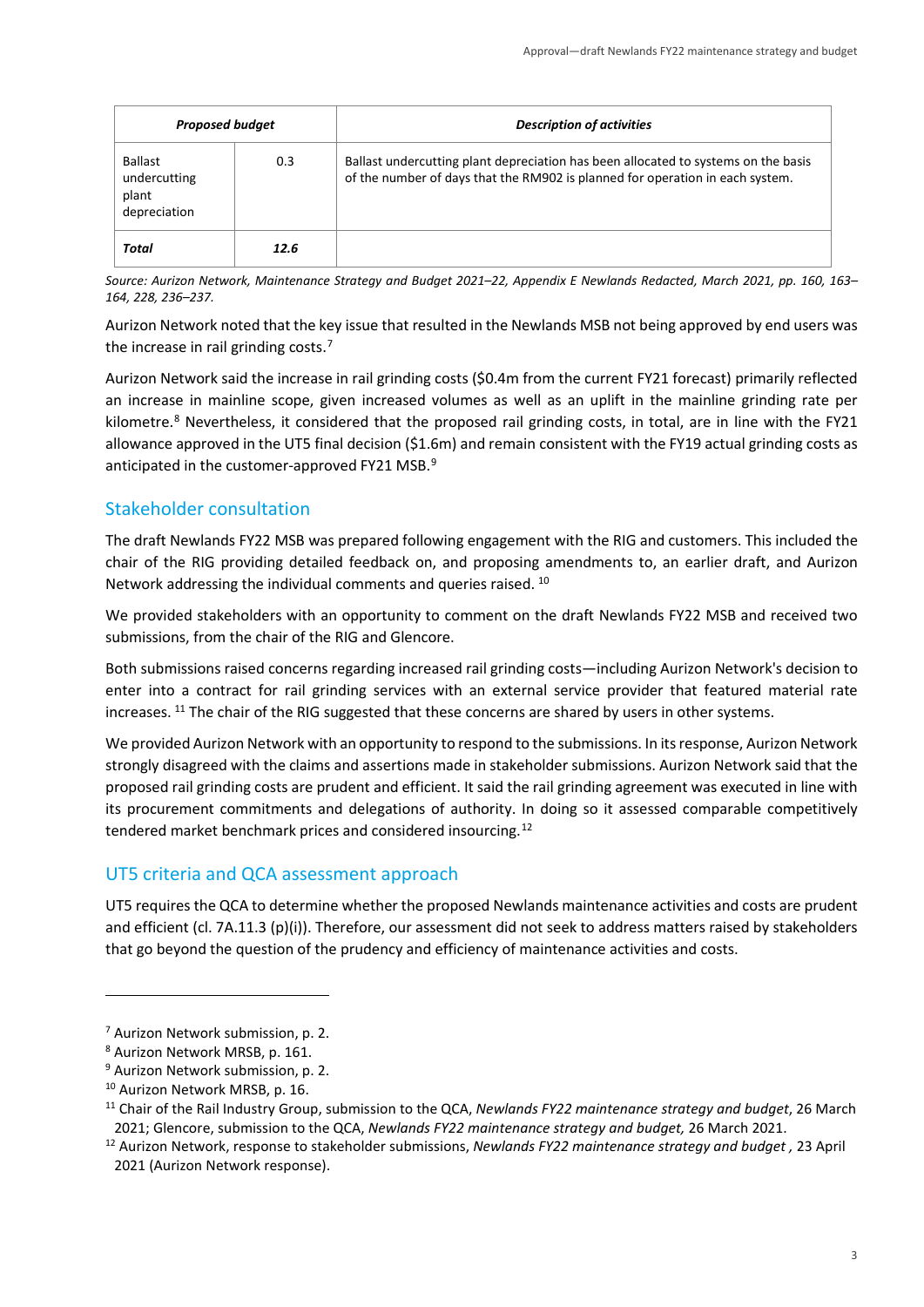We consider this approach to be consistent with our view that we do not prescribe how Aurizon Network should carry out its maintenance work, nor specify how the allowance must be spent.<sup>[13](#page-4-0)</sup> It also aligns with the broader UT5 principle that provides for Aurizon Network to recover its efficient costs of maintaining the network.

In focusing on prudency and efficiency of maintenance activities and costs, we note that stakeholders have not identified issues or raised concerns about maintenance activities other than rail grinding—and for rail grinding they focused on the proposed costs. Accordingly, our assessment has been directed at those costs.

In doing so, we compared Aurizon Network's proposed FY22 Newlands rail grinding costs with appropriately escalated UT5 approved costs (at a total cost and unit rate level) and FY21 unit rates. We also considered analysis undertaken by Aurizon Network before it entered into the relevant contract, including its analysis of insourcing rail grinding activities and market-equivalent grinding cost benchmarks. We consider this assessment approach is appropriate and proportionate to the size of the claim and the possible impact on customers, having regard to other ongoing processes, including our parallel annual review of Aurizon Network's reference tariffs.

The nature of this assessment means that we are required to protect confidential information that is related to the claim and used in our assessment.[14](#page-4-1) We note that Aurizon Network has claimed confidentiality over much of the information it provided in support of its claim<sup>15</sup>, both stakeholder submissions and its response to those submissions. While we have considered all relevant information as part of our assessment, owing to confidentiality considerations, we have not presented certain details as part of this decision and have not as yet released the information over which Aurizon Network has claimed confidentiality (but intend to do so, pending finalisation of redactions with Aurizon Network). While not ideal, in this instance we have deemed this necessary and in the interests of making a timely decision.

#### QCA assessment and decision

We have approved the draft FY22 Newlands MSB as submitted by Aurizon Network (cl. 7A.11.3 (p)(i)).

As noted above, we have focused our assessment on the prudency and efficiency of rail grinding costs, consistent with the issues and concerns stakeholders raised. In doing so, we have accepted that all other activities and costs within the draft Newlands FY22 MSB are prudent and efficient.

After assessing documentation provided and having regard to stakeholder submissions, we consider Aurizon Network's proposed rail grinding costs for the Newlands system are prudent and efficient.

We note that the proposed total cost of Newlands rail grinding remains in-line with approved Newlands UT5 FY21 rail grinding costs. We acknowledge that the mainline grinding rates have increased following the move to the outsourced arrangements and are now higher than those that would be implied by the rates assessed as prudent and efficient in the UT5 assessment. However, we consider the higher rates fall within reasonable bounds and can be adequately explained by:

- rail grinding services now being provided under a contract reflecting market-based rates
- a higher quality and flexibility of service compared to what was provided in UT5.

We note that the proposed FY22 unit rate for turnout grinding has decreased in real terms.

We do not accept stakeholders' view that insourcing rail grinding is necessarily, or always, the most efficient procurement methodology. Rather the most efficient procurement would reflect the relevant circumstances,

<span id="page-4-0"></span><sup>13</sup> QCA, *Aurizon Network's 2019 Draft Amending Access Undertaking*, position paper, September 2019, p. 7.

<span id="page-4-1"></span><sup>&</sup>lt;sup>14</sup> In accordance with the provisions of s. 239 of the QCA 1997.

<span id="page-4-2"></span><sup>&</sup>lt;sup>15</sup> Some of this information has also been provided to the chair of the RIG through the process of developing the draft maintenance and renewals strategies and budgets.